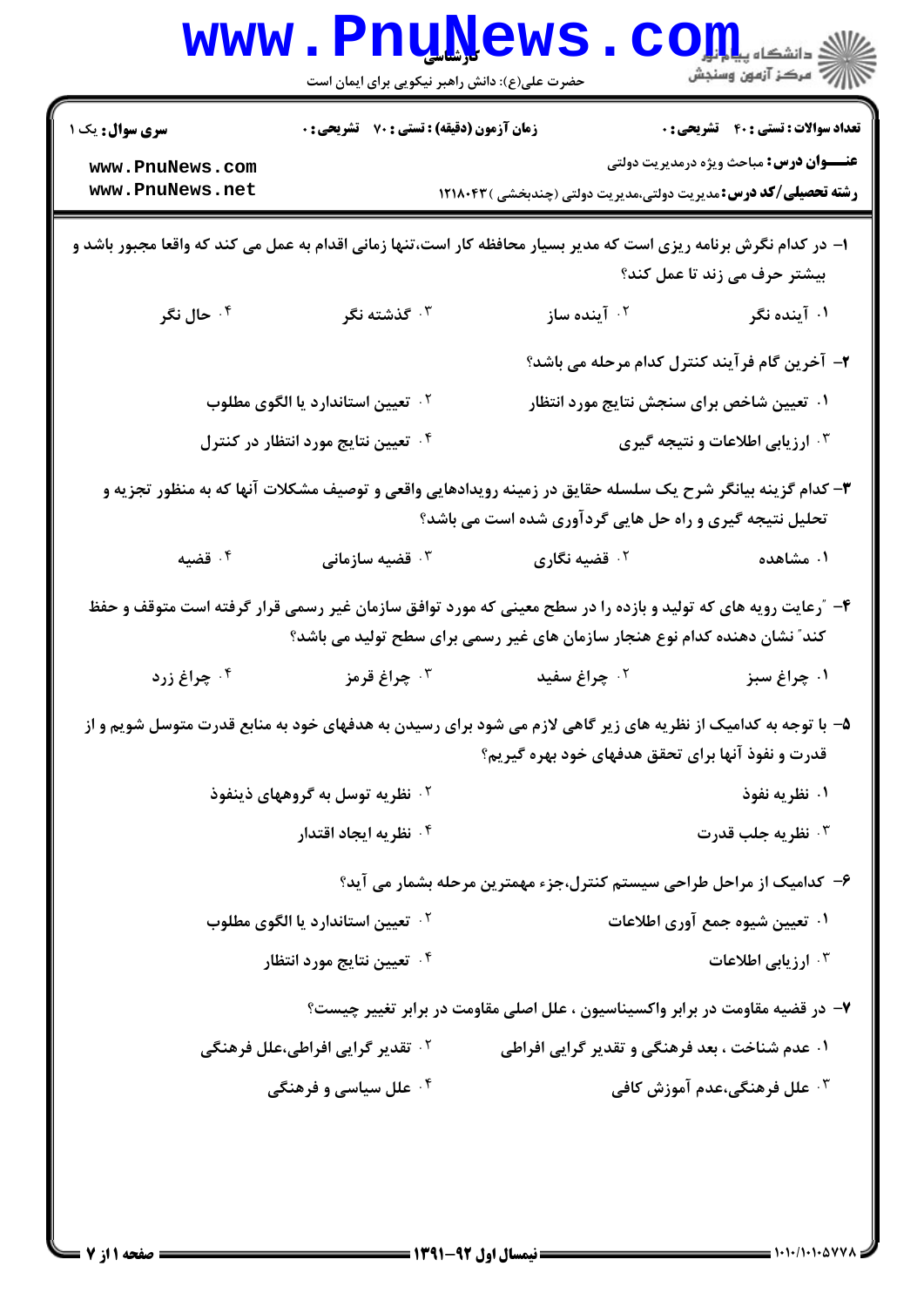| <b>WWW.</b>                                                                                    | <b>FUUNEWS</b><br>حضرت علی(ع): دانش راهبر نیکویی برای ایمان است                                                |                                                                                   | دانشگاه پی <mark>ام</mark><br>رِ ۖ مرڪز آزمون وسنڊش                                            |
|------------------------------------------------------------------------------------------------|----------------------------------------------------------------------------------------------------------------|-----------------------------------------------------------------------------------|------------------------------------------------------------------------------------------------|
| <b>سری سوال : ۱ یک</b>                                                                         | <b>زمان آزمون (دقیقه) : تستی : 70 قشریحی : 0</b>                                                               |                                                                                   | <b>تعداد سوالات : تستي : 40 - تشريحي : 0</b><br><b>عنـــوان درس:</b> مباحث ویژه درمدیریت دولتی |
| www.PnuNews.com<br>www.PnuNews.net                                                             |                                                                                                                | <b>رشته تحصیلی/کد درس:</b> مدیریت دولتی،مدیریت دولتی (چندبخشی )۱۲۱۸۰۴۳            |                                                                                                |
|                                                                                                | ۸– کدامیک از گزینه های زیر در توسعه و رشد توانایی های کارکنان نقش موثری دارد و در ٔزمینه های گوناگون کسب تجربه |                                                                                   | مىكنند؟                                                                                        |
|                                                                                                | ۰ <sup>۲</sup> چرخش شغلی                                                                                       |                                                                                   | ۰۱ توسعه شغلی                                                                                  |
|                                                                                                | ۰۴ برنامه ریزی استراتژیک                                                                                       |                                                                                   | ۰۳ غنی سازی شغلی                                                                               |
|                                                                                                | ۹- در برنامه ریزی جامع،انتخاب هدف های صحیح ما را به کدامیک از از موارد زیر می رساند؟                           |                                                                                   |                                                                                                |
| ۰۴ بهره وری                                                                                    | تقسیم کار $\cdot$ "                                                                                            | ۰۲ کارایی                                                                         | ۰۱ اثر بخشی                                                                                    |
|                                                                                                |                                                                                                                |                                                                                   | ۱۰- عوامل موثر در ارتباط عبارتند از:                                                           |
|                                                                                                |                                                                                                                | ۰۱ فرستنده پیام،گیرنده پیام،پارازیت،مجرای ارتباطی                                 |                                                                                                |
|                                                                                                |                                                                                                                | <sup>۲.</sup> مجرای ارتباطی،نمادهای ارتباطی،اصوات،نمادهای کلامی                   |                                                                                                |
|                                                                                                |                                                                                                                | ۰ <sup>۳</sup> فرستنده پیام،گیرنده پیام، مجرای ارتباطی،نمادهای ارتباطی            |                                                                                                |
|                                                                                                |                                                                                                                | <sup>۰۴</sup> گیرنده پیام،پارازیت،مجرای ارتباطی،نمادهای ارتباطی                   |                                                                                                |
|                                                                                                | 1۱– براساس تئوری سیکل زندگی هنگامی که وظیفه مداری ضعیف،رابطه مداری قوی و افراد حدودا بالغ باشند کدام سبک       |                                                                                   | رهبری استفاده می شود؟                                                                          |
| ۰۴ مشارکت <i>ی</i>                                                                             | ن متقاعد كننده $\cdot$                                                                                         | <b>7. تفویضی</b>                                                                  | ۰۱ آمرانه                                                                                      |
|                                                                                                |                                                                                                                |                                                                                   | ۱۲– هدف از بازرسی کار در کارخانه چیست؟                                                         |
|                                                                                                |                                                                                                                | ۰۱ کسب اطمینان از درست کارکردن کارگران                                            |                                                                                                |
|                                                                                                |                                                                                                                | <sup>۲ .</sup> کسب اطمینان از پیاده شدن اصول کنترل کیفی در کارخانه                |                                                                                                |
| <b>۳ . کسب اطمینان از اجرای قوانین و مقررات مربوط به کار به منظور حفظ و صیانت از نیروی کار</b> |                                                                                                                |                                                                                   |                                                                                                |
| ۰۴ کسب اطمینان از درست کارکردن ماشین آلات و تجهیزات                                            |                                                                                                                |                                                                                   |                                                                                                |
|                                                                                                | ۱۳- در تئوری سیکل زندگی، میزان بلوغ و رشد مرئوسان در چه عواملی خلاصه شده است؟                                  |                                                                                   |                                                                                                |
|                                                                                                |                                                                                                                | ۰۱ تحصیلات و تجربیات، نوع شغل- سبک رهبری                                          |                                                                                                |
|                                                                                                |                                                                                                                | <b>10 . انگیزه توفیق طلبی- رابطه مدار یا وظیفه مداری- میزان تحصیلات و تجربیات</b> |                                                                                                |
|                                                                                                |                                                                                                                |                                                                                   | ۰۳ وظیفه مداری- رابطه مداری                                                                    |
|                                                                                                |                                                                                                                | ۰۴ انگیزه توفیق طلبی- مسئولیت پذیری- میزان تحصیلات و تجربیات                      |                                                                                                |
|                                                                                                |                                                                                                                |                                                                                   |                                                                                                |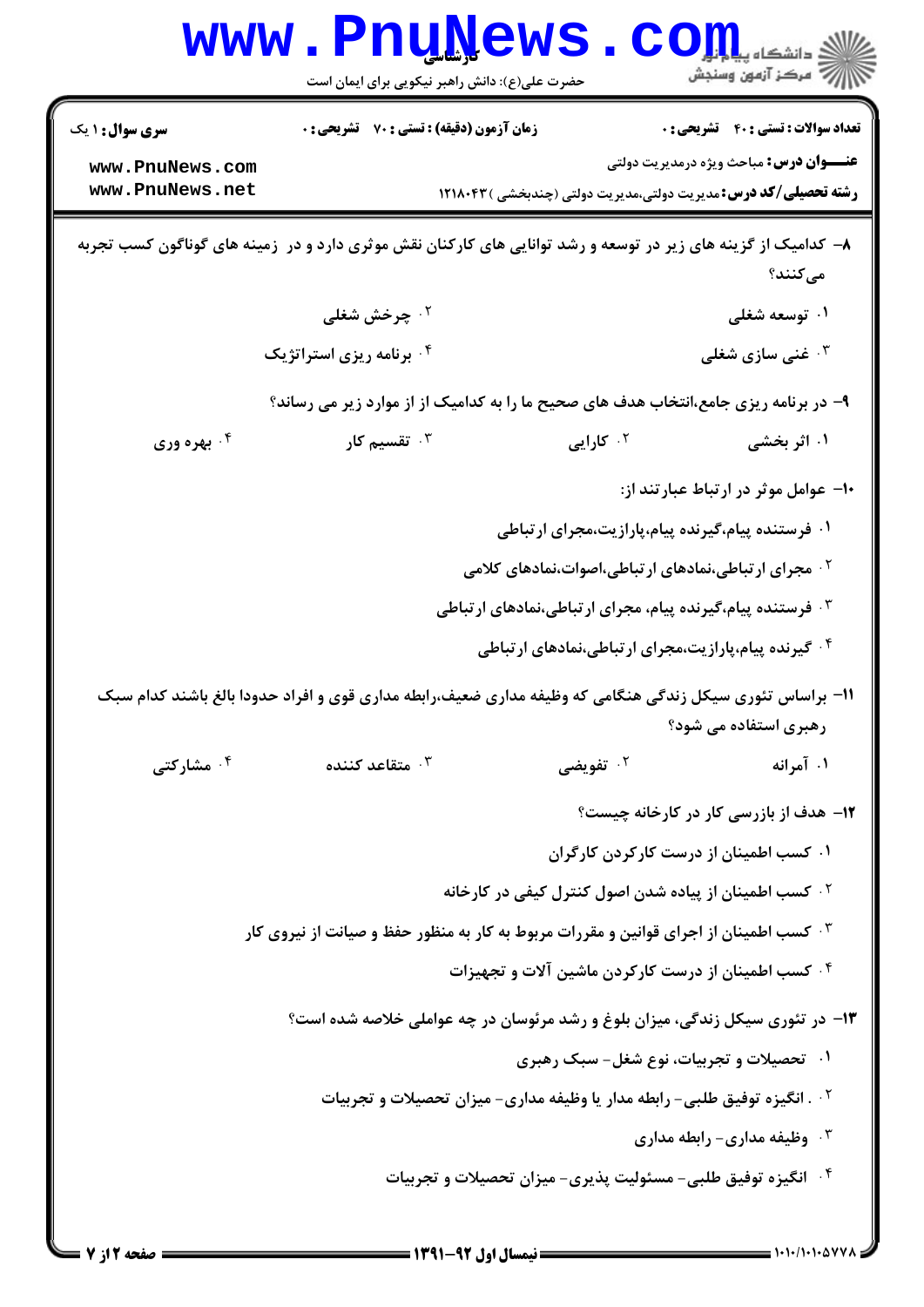|                                    | www.PnuNews<br>حضرت علی(ع): دانش راهبر نیکویی برای ایمان است                                            | الاد دانشگاه پیا برای<br>الا دانشگاه پیا برای<br>الا                                                                                                   |
|------------------------------------|---------------------------------------------------------------------------------------------------------|--------------------------------------------------------------------------------------------------------------------------------------------------------|
| <b>سری سوال : ۱ یک</b>             | <b>زمان آزمون (دقیقه) : تستی : 70 گشریحی : 0</b>                                                        | <b>تعداد سوالات : تستی : 40 - تشریحی : 0</b>                                                                                                           |
| www.PnuNews.com<br>www.PnuNews.net |                                                                                                         | <b>عنـــوان درس:</b> مباحث ویژه درمدیریت دولتی<br><b>رشته تحصیلی/کد درس:</b> مدیریت دولتی،مدیریت دولتی (چندبخشی ) ۱۲۱۸۰۴۳                              |
|                                    |                                                                                                         | ۱۴- کدامیک از موارد زیر جزو مراحل تجزیه و تحلیل قضیه است؟                                                                                              |
|                                    | <b>1. ارائه اطلاعات کمی و کیفی جهت حل مشکل</b>                                                          | ۰۱ اطمینان یافتن از کار آوری راه حلها در عمل                                                                                                           |
|                                    | ۰۴ بررسی عنوان قضیه                                                                                     | ۰۳ بررسی ویژگی های زمانی و مکانی                                                                                                                       |
|                                    |                                                                                                         | 1۵– هدف از برنامه ریزی خدمتی چیست؟                                                                                                                     |
|                                    | ۰۱ فرصت استفاده بیشتر از نیروی انسانی موجود در مشاغل مورد نیاز را افزایش می دهد                         |                                                                                                                                                        |
|                                    |                                                                                                         | <sup>۲.</sup> کارکنان واجد شرایط را در واحدها شناخته،آموزش داده و آماده سازیم                                                                          |
|                                    | <sup>۰۳ ک</sup> ارکنان در مشاغل مختلف قرار گرفته و عملا در زمینه های گوناگون کسب تجربه نمایند           |                                                                                                                                                        |
|                                    | <sup>۴.</sup> برنامه ریزی احتیاجات نیروی انسانی در تمامی رده ها و سطوح سازمان در طول مدت برنامه می باشد |                                                                                                                                                        |
|                                    |                                                                                                         | ۱۶- کدامیک از گزینه های زیر جزو عواملی است که کنترل را در سازمان ضروری می سازد؟                                                                        |
|                                    | ۰ <sup>۲</sup> وجود کارکنان خاطی                                                                        | ۰۱ نتایج پیش بینی نشده                                                                                                                                 |
|                                    | ۰۴ محیط متغیر و دگرگون سازمان                                                                           | نتايج پيش بينى شده $\cdot$                                                                                                                             |
|                                    |                                                                                                         | ۱۷- درکدام مرحله از فرایند کنترل مدیریت می بایست اهداف و نتایجی را که از اجرای برنامه ها انتظار میرود، مشخص سازد؟                                      |
|                                    | <sup>۲</sup> ۰ تعیین استاندارد یا الگوی مطلوب                                                           | ۰۱ تعیین شاخص برای سنجش نتایج مورد انتظار                                                                                                              |
|                                    | <b>۴ ارزیابی اطلاعات و نتیجه گیری</b>                                                                   | ۰ <sup>۳</sup> تعیین نتایج مورد انتظار در کنترل                                                                                                        |
|                                    |                                                                                                         | ۱۸– براساس مدل مارچ و سایمون، در کنترل نتایج پیش بینی شده و پیش بینی نشده کنترل، چه  تغییری  در سازمان ایجاد<br>مىكند؟                                 |
|                                    | <sup>۲</sup> ۰ عدم تغییر در بوروکراسی                                                                   | ۰۱ توسعه بوروکراسی                                                                                                                                     |
|                                    | ۰۴ کاهش ضابطه های کنترلی                                                                                | ۰۳ کاهش بوروکراسی                                                                                                                                      |
|                                    |                                                                                                         | ۱۹- این موضوع که آیا اعضای سازمان برای پاداش ها ارزش قایل هستند یا نه، به کدام یک از جنبه ها و عوامل در تجزیه و<br>تحلیل قضایای سازمانی مربوط می گردد؟ |
|                                    | ۰ <sup>۲</sup> جنبه های شخصیتی                                                                          | ۰۱ جنبه های انگیزشی                                                                                                                                    |
|                                    | <b>۴ ـ جنبه های ادراکی سازمان</b>                                                                       | <b>4 - جنبه های آموزشی اعضا</b>                                                                                                                        |
|                                    |                                                                                                         |                                                                                                                                                        |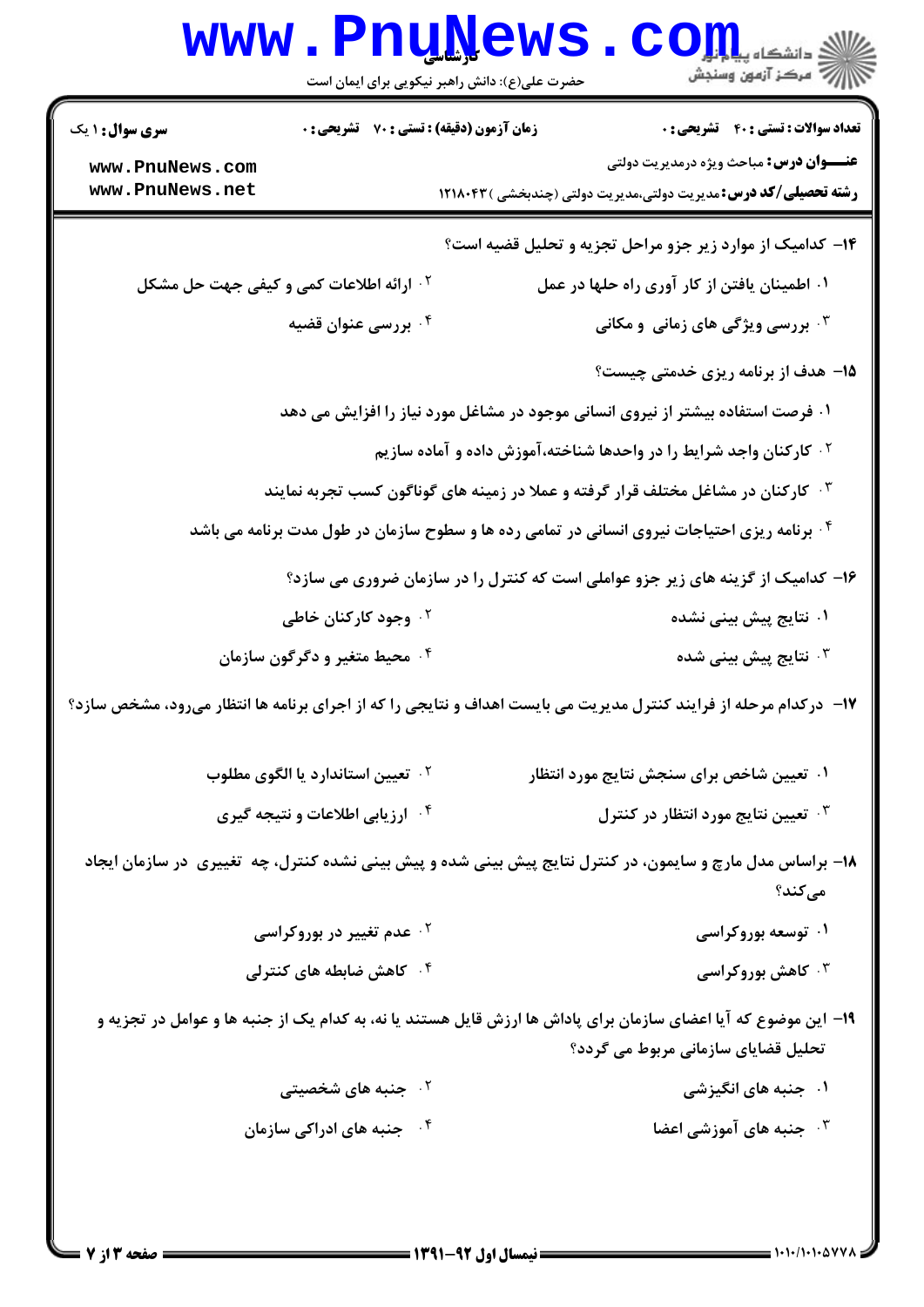|                                                                                                | <b>www.PnuNews</b><br>حضرت علی(ع): دانش راهبر نیکویی برای ایمان است |                                                                                                            | ر آمرڪز آزمون وسنڊش                            |
|------------------------------------------------------------------------------------------------|---------------------------------------------------------------------|------------------------------------------------------------------------------------------------------------|------------------------------------------------|
| <b>سری سوال :</b> ۱ یک                                                                         | <b>زمان آزمون (دقیقه) : تستی : 70 قشریحی : 0</b>                    |                                                                                                            | <b>تعداد سوالات : تستی : 40 - تشریحی : 0</b>   |
| www.PnuNews.com<br>www.PnuNews.net                                                             |                                                                     | <b>رشته تحصیلی/کد درس:</b> مدیریت دولتی،مدیریت دولتی (چندبخشی )۱۲۱۸۰۴۳                                     | <b>عنـــوان درس:</b> مباحث ویژه درمدیریت دولتی |
| +۲- براساس کدام یک از انواع برنامه ریزی میتوان برنامه ریزی احتیاجات نیروی انسانی را آغاز نمود؟ |                                                                     |                                                                                                            |                                                |
|                                                                                                | <sup>۲ .</sup> برنامه ریزی جزئی در سازمان                           |                                                                                                            | ۰۱ برنامه ریزی کلی سازمان                      |
|                                                                                                | ۰۴ تأمین نیروی انسانی                                               |                                                                                                            | تولید در سازمان $\cdot$                        |
|                                                                                                |                                                                     | <b>۲۱</b> - محیط متغیر و دگرگون سازمان، ضرورت کدام وظیفه ًمدیران را خاطرنشان می کند؟                       |                                                |
|                                                                                                | <sup>۲ .</sup> برنامه ریزی خدمتی                                    |                                                                                                            | ۰۱ برنامه ریزی احتیاجات نیروی انسانی           |
|                                                                                                | ۰ <sup>۴</sup> سازماندهی                                            |                                                                                                            | کنترل $\cdot$                                  |
|                                                                                                |                                                                     | <b>۲۲</b> - مقاومت دربرابر تغییر، نقش منفی کدام سازمان را نشان می دهد؟                                     |                                                |
| ۰۴ غیر رسمی                                                                                    | رسمی $\cdot^{\mathsf{r}}$                                           | ۰ <sup>۲</sup> غیردولتی                                                                                    | ۰۱ دولتی                                       |
|                                                                                                |                                                                     | <b>۲۳</b> - کدامیک از خصوصیات زیر مربوط به تئوری y می باشد؟                                                |                                                |
|                                                                                                |                                                                     | ۰۱ کار برای بسیاری از مردم، ذاتا خوشایند نمیباشد                                                           |                                                |
|                                                                                                |                                                                     | <sup>۲ .</sup> بسیاری از افراد در سازمان فقط به خاطر رفع نیازهای فیزیولوژیکی و امنیتی مشغول به کارند       |                                                |
|                                                                                                |                                                                     | ۰ <sup>۳ .</sup> ظرفیت برای آفرینندگی در حل مشکلات سازمانی به طریق گسترده در میان جمعیت پراکنده است.       |                                                |
|                                                                                                |                                                                     | ۰۴ بسیاری از مردم، دیگران راهنمای آن ها در انجام وظایفشان میباشند.                                         |                                                |
|                                                                                                |                                                                     | درکدام یک از موارد ذیل، باتوجه به ارزشهای اجتماعی، چگونگی انجام فعالیتها در قالب قراردادها و نهادهای جامعه | -24<br>صورت می گیرد؟                           |
| ۰۴ تشويق                                                                                       | ۰۳ تثبیت                                                            | ۰ <sup>۲</sup> تصمیم گیری                                                                                  | ۰۱ تعلیم                                       |
|                                                                                                |                                                                     |                                                                                                            | <b>۲۵</b> - پیش فرضهای مدیریت مشارکتی چیست؟    |
|                                                                                                | <sup>۲ .</sup> مسئولیت کارکنان در فرایند تصمیم گیری                 | ۰۱ مشارکت کارکنان درجهت اهداف اجتماعی- روانی                                                               |                                                |
|                                                                                                | <sup>۴.</sup> تأکید بر شأن و مقام انسان در محیط کار                 | ۰۳ مشارکت کارکنان در جهت اهداف اقتصادی                                                                     |                                                |
|                                                                                                |                                                                     | ۲۶- درکدام یک از موارد زیر، وجود اطلاعات و آمار پرسنلی ضرورت دارد؟                                         |                                                |
|                                                                                                | <b>7 . برنامه ریزی نیروی انسانی</b>                                 |                                                                                                            | ۰۱ برنامه ریزی وضعیت خدمتی                     |
|                                                                                                | ۰۴ برنامه ریزی احتیاجات نیروی انسانی                                |                                                                                                            | ۰ <sup>۳</sup> برنامه ریزی تأمین نیروی انسانی  |
|                                                                                                |                                                                     |                                                                                                            |                                                |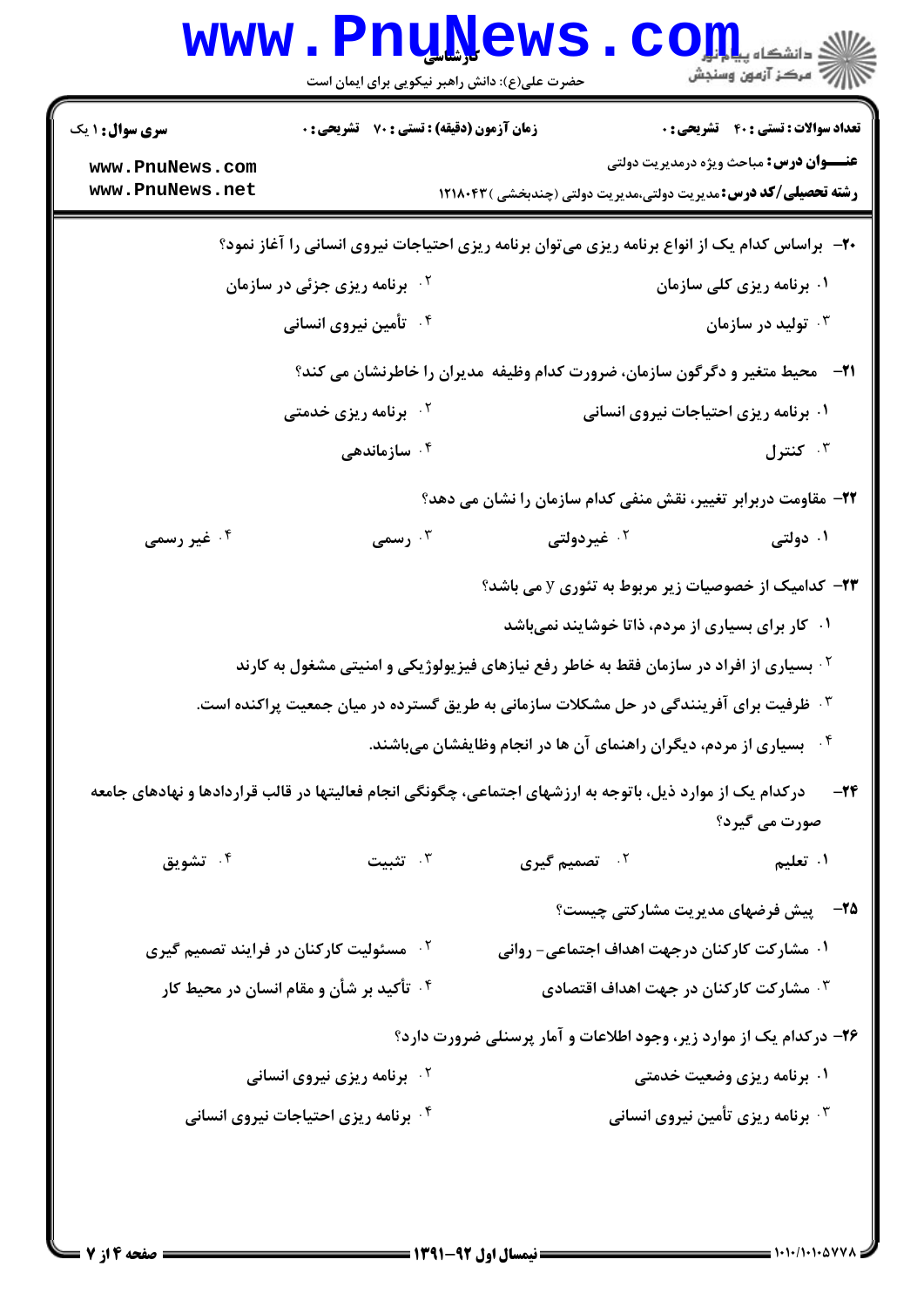|                                                       | <b>LLY</b><br>حضرت علی(ع): دانش راهبر نیکویی برای ایمان است                                                          | دانشگاه پ <b>یا ج</b><br>7' مرڪز آزمون وسنڊش                                                                                                                              |
|-------------------------------------------------------|----------------------------------------------------------------------------------------------------------------------|---------------------------------------------------------------------------------------------------------------------------------------------------------------------------|
| سری سوال : ۱ یک<br>www.PnuNews.com<br>www.PnuNews.net | زمان آزمون (دقیقه) : تستی : 70 گشریحی : 0                                                                            | <b>تعداد سوالات : تستي : 40 - تشريحي : 0</b><br><b>عنـــوان درس:</b> مباحث ویژه درمدیریت دولتی<br><b>رشته تحصیلی/کد درس:</b> مدیریت دولتی،مدیریت دولتی (چندبخشی ) ۱۲۱۸۰۴۳ |
|                                                       | <b>۲۷</b> - در زمانی که فرد میخواهد از دو یا چند هدف نامطلوب دوری جوید اما احتراز از هردو میسر نیست، جزء تعارض  می   | باشد؟                                                                                                                                                                     |
|                                                       | ۰۲ تعارض اجتناب- نیل                                                                                                 | ۰۱ تعارض اجتناب- اجتناب                                                                                                                                                   |
|                                                       | ۰ <sup>۴</sup> تعارض نیل- اجتناب                                                                                     | ۰ <sup>۳</sup> تعارض نیل- نیل                                                                                                                                             |
|                                                       | <b>۳۸</b> - کدام گزینه بیانگر طرحی است که درضمن آن پرداخت به کارگر براساس یک استاندارد و باتوجه به میزان کارایی آنان | صورت میگیرد؟                                                                                                                                                              |
|                                                       | <sup>۲.</sup> طرح حقوق و دستمزد                                                                                      | ۰۱ طرح پرداخت روزمزدی                                                                                                                                                     |
|                                                       | ۰۴ طرح تکه کاری                                                                                                      | ۰ <sup>۳</sup> طرح پرداخت                                                                                                                                                 |
|                                                       | چنانچه کنترل در سازمان، باعث ایجاد لطمه به روحیه کارکنان و بروز نتایج منفی گردد، چه نتیجه ای میتوان گرفت؟            | -29                                                                                                                                                                       |
|                                                       |                                                                                                                      | ۰۱ به طور کلی، کنترل امری غیرضروری است                                                                                                                                    |
|                                                       | بهتر است تنها در بخشهایی از سازمان که مقاومت صورت نمی گیرد، فرآیند کنترل انجام شود                                   | $\cdot$ ٢                                                                                                                                                                 |
|                                                       |                                                                                                                      | $\cdot$ $\mathsf{r}$<br>در این سازمان نیازی به انجام کنترل نمی باشد                                                                                                       |
|                                                       |                                                                                                                      | ۰ <sup>۴</sup> شیوه کنترل نامناسب است                                                                                                                                     |
|                                                       |                                                                                                                      | <b>۳۰</b> - چه زمانی استفاده از سبک رهبری تفویضی در سازمان مؤثر می باشد؟                                                                                                  |
|                                                       |                                                                                                                      | ۰۱ هنگامی که کارکنان حدوداً نابالغ بشمار آیند.                                                                                                                            |
|                                                       |                                                                                                                      | <sup>۲</sup> ۰ هنگامی که کارکنان کاملاً نابالغ ارزیابی شوند.                                                                                                              |
|                                                       |                                                                                                                      | ۰۳ هنگامی که کارکنان حدوداً بالغ بشمار آیند.                                                                                                                              |
|                                                       |                                                                                                                      | ۰۴ هنگامی که کارکنان از بلوغ و رشد کامل برخوردار هستند.                                                                                                                   |
|                                                       |                                                                                                                      | <b>٣١</b> - طبق نظر گریس آرجریس، تعارض شامل کدام یک از تعاریف ذیل می باشد؟                                                                                                |
|                                                       |                                                                                                                      | ۰۱ زمانی که فرد انتخاب های متعددی پیش روی خود دارد                                                                                                                        |
|                                                       | <sup>۲ .</sup> قدرت انتخاب و انجام دادن عملی که دوست دارد و یا از خطرات آن میخواهد فرار کند.                         |                                                                                                                                                                           |
|                                                       | ۰ <sup>۳ ت</sup> عارض مستلزم نیازهای متضادی است که در زمانی واحد فعال و دارای فشار می باشد                           |                                                                                                                                                                           |
|                                                       |                                                                                                                      | <sup>۴</sup> گاختیار انجام دادن دو چیز که فرد از آن دو به یک میزان تنفر یا علاقه دارد                                                                                     |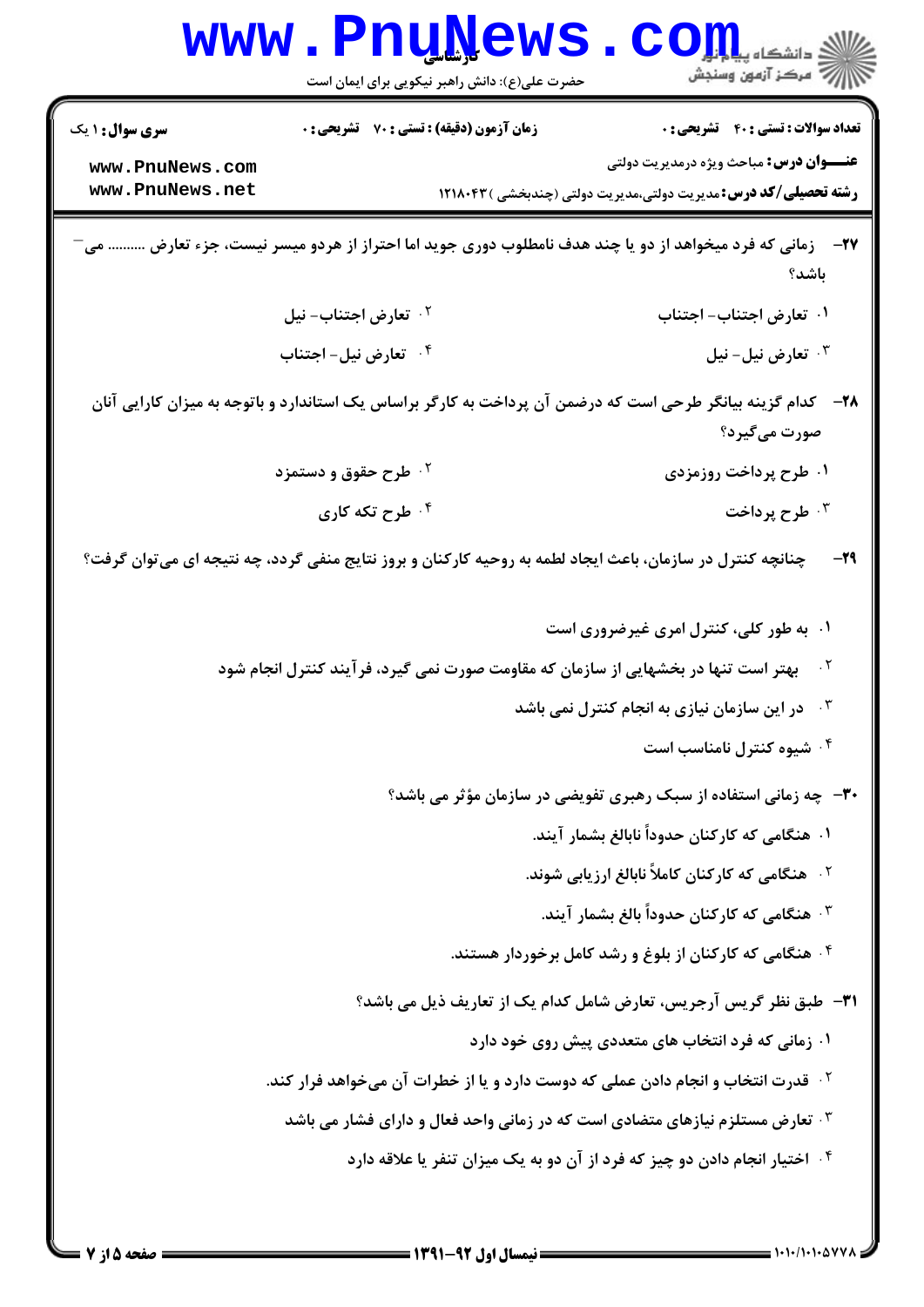| <b>WWW</b>                                                   | • LIIQTA<br>حضرت علی(ع): دانش راهبر نیکویی برای ایمان است                                                                                                                                      | د دانشکاه پ <b>یا پایل</b><br>رِ ۖ مرڪز آزمون وسنڊش                                                                                                                    |                          |
|--------------------------------------------------------------|------------------------------------------------------------------------------------------------------------------------------------------------------------------------------------------------|------------------------------------------------------------------------------------------------------------------------------------------------------------------------|--------------------------|
| <b>سری سوال :</b> ۱ یک<br>www.PnuNews.com<br>www.PnuNews.net | <b>زمان آزمون (دقیقه) : تستی : 70 ٪ تشریحی : 0</b>                                                                                                                                             | <b>تعداد سوالات : تستی : 40 قشریحی : 0</b><br><b>عنـــوان درس:</b> مباحث ویژه درمدیریت دولتی<br><b>رشته تحصیلی/کد درس:</b> مدیریت دولتی،مدیریت دولتی (چندبخشی )۱۲۱۸۰۴۳ |                          |
|                                                              |                                                                                                                                                                                                | ۳۲- هدف از خودکنترلی چیست؟                                                                                                                                             |                          |
|                                                              | ۰۱ گیجاد حالتی درونی که فرد، باوجود یک ناظر کیفی، با علاقه کار خود را به پایان می رساند                                                                                                        |                                                                                                                                                                        |                          |
|                                                              | <sup>۲ .</sup> ایجاد حالتی در درون فرد که او را به انجام درست وظایفش بدون اجبار عوامل خارجی متمایل می کند.                                                                                     |                                                                                                                                                                        |                          |
|                                                              | ۰ <sup>۳ .</sup> ایجاد حالتی درونی که فرد، برای رفع نیازهای فیزیولوژیکی، با علاقه کار خود را انجام میدهد.                                                                                      |                                                                                                                                                                        |                          |
|                                                              |                                                                                                                                                                                                | ۰۴ ایجاد حالتی درونی که فرد، کار را با بهره وری بالا به پایان میرساند                                                                                                  |                          |
|                                                              | <b>۳۳</b> - کدام مورد، جوامع درحال صنعتی شدن را با افزایش سوانح در محل کار مواجه می سازد؟                                                                                                      |                                                                                                                                                                        |                          |
|                                                              | ۰ <sup>۲</sup> نبود وسایل ایمنی                                                                                                                                                                | ۰۱ پراکندگی ماشین آلات                                                                                                                                                 |                          |
|                                                              | ۰ <sup>۴</sup> تقسیم کار بیش از حد                                                                                                                                                             | ۰۳ استاندارد نبودن ماشین آلات                                                                                                                                          |                          |
|                                                              |                                                                                                                                                                                                | ۳۴- مدیریت مشارکتی ازنظر روانی چه فایده ای دارد؟                                                                                                                       |                          |
|                                                              |                                                                                                                                                                                                | ۰۱ ً صلح و آرامش را در سازمان تداوم می بخشد.                                                                                                                           |                          |
|                                                              |                                                                                                                                                                                                | <b>گ ارزش عامل انسانی در سازمان به رسمیت شناخته می شود</b>                                                                                                             |                          |
|                                                              |                                                                                                                                                                                                | <b>۰۳ برخورد تعارضات کاهش می یابد</b>                                                                                                                                  |                          |
|                                                              |                                                                                                                                                                                                | ۰۴ افراد، خود را متعلق به گروه واحد می دانند                                                                                                                           |                          |
|                                                              | <b>۳۵</b> — در نظریه دوره زندگی، درکدام یک از سبکهای رهبری بایستی کارکنان را به تحقق اهداف سازمان، مجاب و متقاعد<br>ساخت و در این راه از حداکثر رابطه مداری و حداکثر وظیفه مداری استفاده نمود؟ |                                                                                                                                                                        |                          |
| ىتقاعدكنندە $\cdot$ ۴                                        | تفويضى $\cdot$ "                                                                                                                                                                               | ۰ <sup>۲</sup> آمرانه<br>۰۱ مشارکتی                                                                                                                                    |                          |
|                                                              | کدام یک از مدیران، بسیار محافظه کار هستند، علاقه ی زیادی به نظرجویی از کارکنان ندارند و به دنبال آرمانهایی                                                                                     | میروند که با وسایل و امکاناتشان تطبیق داشته باشد؟                                                                                                                      | $-19$                    |
| ۰۴ آینده ساز                                                 | ۰۳ حال نگر                                                                                                                                                                                     | ۰۲ آینده نگر<br>۰۱ گذشته نگر                                                                                                                                           |                          |
|                                                              | کدام یک از گزینه های زیر درباره ی سازمانهای رسمی و غیررسمی درست است؟                                                                                                                           |                                                                                                                                                                        | $-\mathbf{r} \mathbf{v}$ |
|                                                              | سازمانهای غیررسمی می توانند جبران کننده ضعف مدیریت در سازمانهای رسمی باشند.                                                                                                                    |                                                                                                                                                                        | $\cdot$                  |
|                                                              |                                                                                                                                                                                                | <sup>۲.</sup> پیدایش سازمان رسمی همواره به دنبال پیدایش سازمان غیررسمی است                                                                                             |                          |
|                                                              | از آثار منفی سازمانهای غیررسمی، فراهم آوردن رضامندی اجتماعی برای اعضای خود است                                                                                                                 |                                                                                                                                                                        | $\cdot$ $\mathsf{r}$     |
|                                                              | از آثار مثبت سازمانهای غیررسمی، مقاومت آنها دربرابر تغییر و تحول است.                                                                                                                          |                                                                                                                                                                        | . $\mathbf f$            |
|                                                              |                                                                                                                                                                                                |                                                                                                                                                                        |                          |

'N T

 $\cdots$